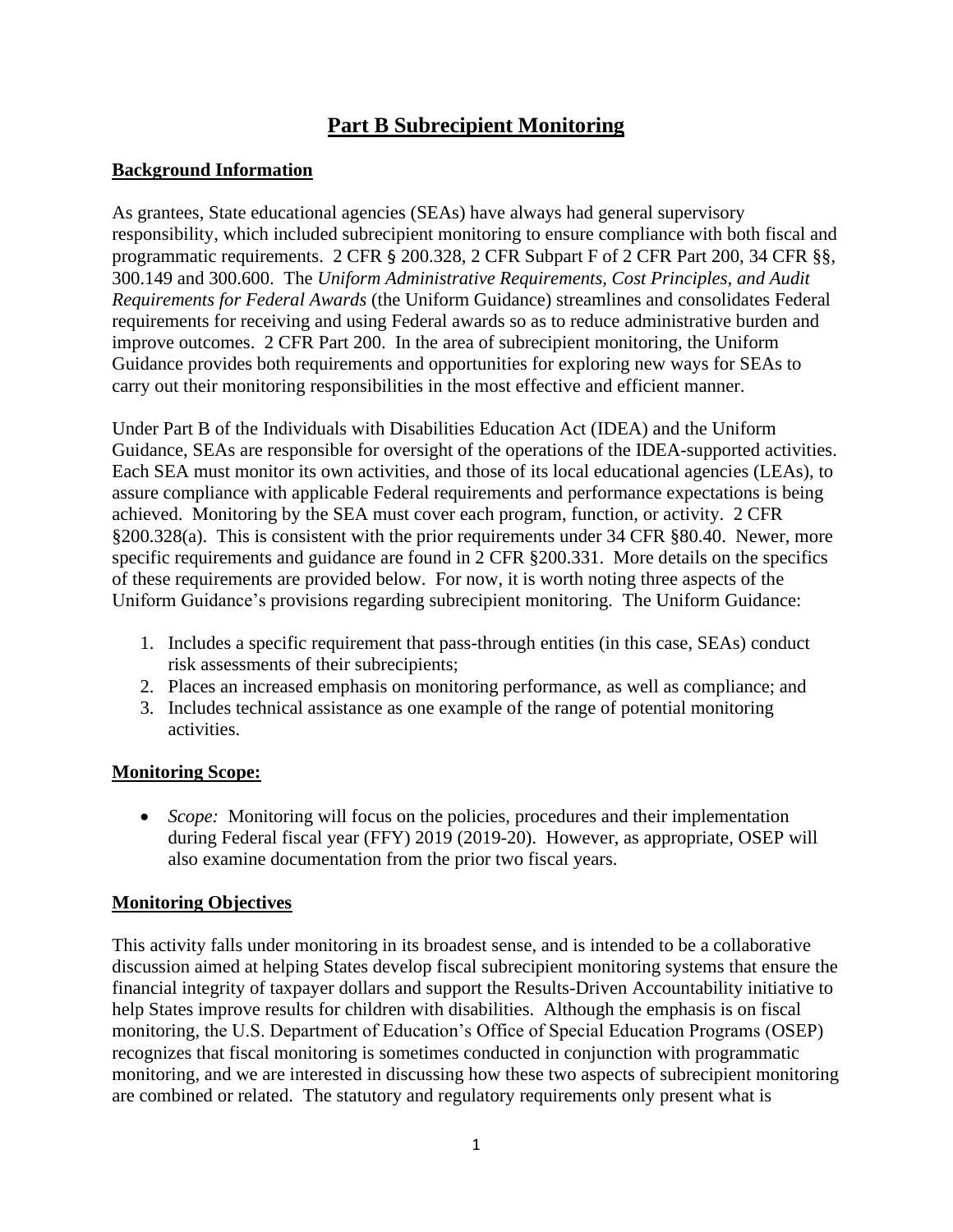minimally required. While the Uniform Guidance includes several specific requirements for subrecipient monitoring, it gives much discretion to States to design their own systems and optional suggestions for areas that could, but are not required to, be included. The primary focus of this monitoring activity is to provide technical assistance, not to assess a State's compliance with applicable statutory and regulatory requirements. However, OSEP has a responsibility under section  $616(a)(1)$  of the IDEA to monitor implementation of Part B of the IDEA through oversight of the exercise of general supervision by States and to enforce Part B of the IDEA. Therefore, if, during the course of these monitoring activities, OSEP identifies any noncompliance, and the State does not demonstrate correction of the noncompliance before OSEP issues a finding, OSEP will notify the State in writing of the noncompliance and ensure the noncompliance is corrected as soon as possible, and in no case later than one year after OSEP's identification of the noncompliance.

Specific objectives include:

- 1. Review the requirements for fiscal subrecipient monitoring;
- 2. Discuss the State's existing monitoring system;
- 3. Identify any gaps between the State's system and the requirements in the Uniform Guidance and IDEA;
- 4. Discuss how subrecipient monitoring can be aligned with the goal of improving outcomes for students with disabilities and achieving the State-Identified Measurable Result (SIMR) described in the State's State Systemic Improvement Plan (SSIP);
- 5. Discuss best practices identified at the Federal level; and
- 6. Help OSEP continue to identify best practices.

### **Monitoring Protocol**

I. Review of Subrecipient Monitoring Requirements Under the Uniform Guidance:

SEAs must:

- a. Ensure that each subaward includes certain detailed information as described in 2 CFR §200.331(a);
- b. Evaluate each subrecipient's risk of noncompliance with Federal statutes, regulations, and the terms and conditions of the subaward for purposes of determining the appropriate subrecipient monitoring (2 CFR §200.331(b));
- c. Consider imposing specific subaward conditions upon a subrecipient if appropriate as described in 2 CFR §§200.207 and 3474.10 (2 CFR §200.331(c));
- d. Monitor the activities of the subrecipient as necessary to ensure that the subaward is used for authorized purposes, in compliance with Federal statutes, regulations, and the terms and conditions of the subaward; and that subaward performance goals are achieved (2 CFR §200.331(d));
- e. Depending upon the assessment of risk posed by the subrecipient, consider monitoring activities ranging from technical assistance to on-site monitoring or conducting agreed-upon-procedures engagements (audits) (2 CFR §200.331(e));
- f. Verify that every subrecipient is audited as required  $(2 \text{ CFR } \S 200.331(f));$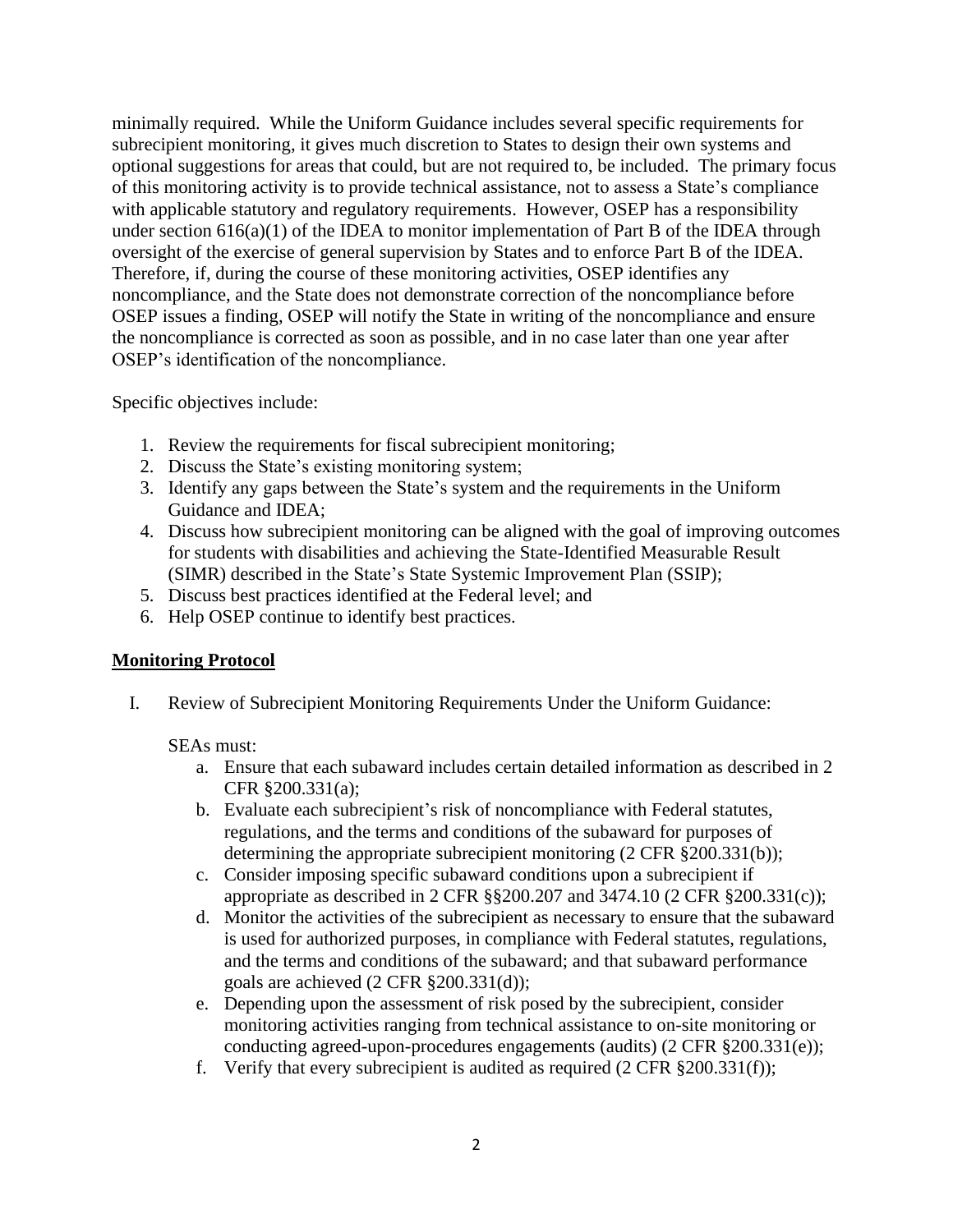- g. Consider whether the results of the subrecipient's audits, on-site reviews, or other monitoring indicate conditions that necessitate adjustments to the pass-through entity's own records  $(2 \text{ CFR } \S 200.331(g))$ ; and
- h. Consider taking enforcement action against noncompliant subrecipients as described in 2 CFR §200.338 (2 CFR §200.331(h)); and in program regulations.
- II. Current Monitoring Procedures:
	- a. Describe your current subrecipient monitoring procedures.
	- b. How do you select LEAs for monitoring (risk, cyclical, etc.)?
	- c. Do you currently conduct a risk assessment of your LEAs?
	- d. If so, what risk factors do you use?
	- e. Do you use the risk assessment to select LEAs for monitoring?
	- f. Do you provide the results to your LEAs or other entities? Do you make the risk assessment of all your LEAs available to all LEAs, or do you provide each LEA its own results only, or do you not provide the results at all?
	- g. What office is responsible for conducting the monitoring?
	- h. Do you conduct programmatic monitoring and fiscal monitoring together, separately, or some combination?
	- i. Do you monitor jointly with other offices responsible for Federal programs (e.g., Title I)?
	- j. How do you determine monitoring areas?
	- k. What mechanisms do you use to conduct your monitoring (on-site, desk, virtual, self-assessment, combination)?
	- l. How do you determine which mechanism to use for a particular LEA?
	- m. Do you consider performance as part of your monitoring? If so, how?
	- n. Do you consider the results of Single Audits as part of your monitoring process? If so, how?
	- o. Describe the range of enforcement actions taken in response to noncompliance and/or low performance, and how you select the appropriate action(s).
	- p. How do the results of monitoring inform the technical assistance (TA) provided to LEAs?
- III. Single Audit Responsibilities:
	- a. How do you verify that every subrecipient is audited as required?
	- b. How do you fulfill the requirement to issue a management decision for IDEArelated audit findings?
	- c. What office issues management decisions?
	- d. If it is an office other than special education, how is your office informed of the audit findings and decisions?
	- e. Who is responsible for ensuring timely correction of the audit finding?
	- f. Do you track repeat audit findings (i.e., repeat for the same LEA, and repeat across multiple LEAs)?

IV. Improved Outcomes for Students with Disabilities